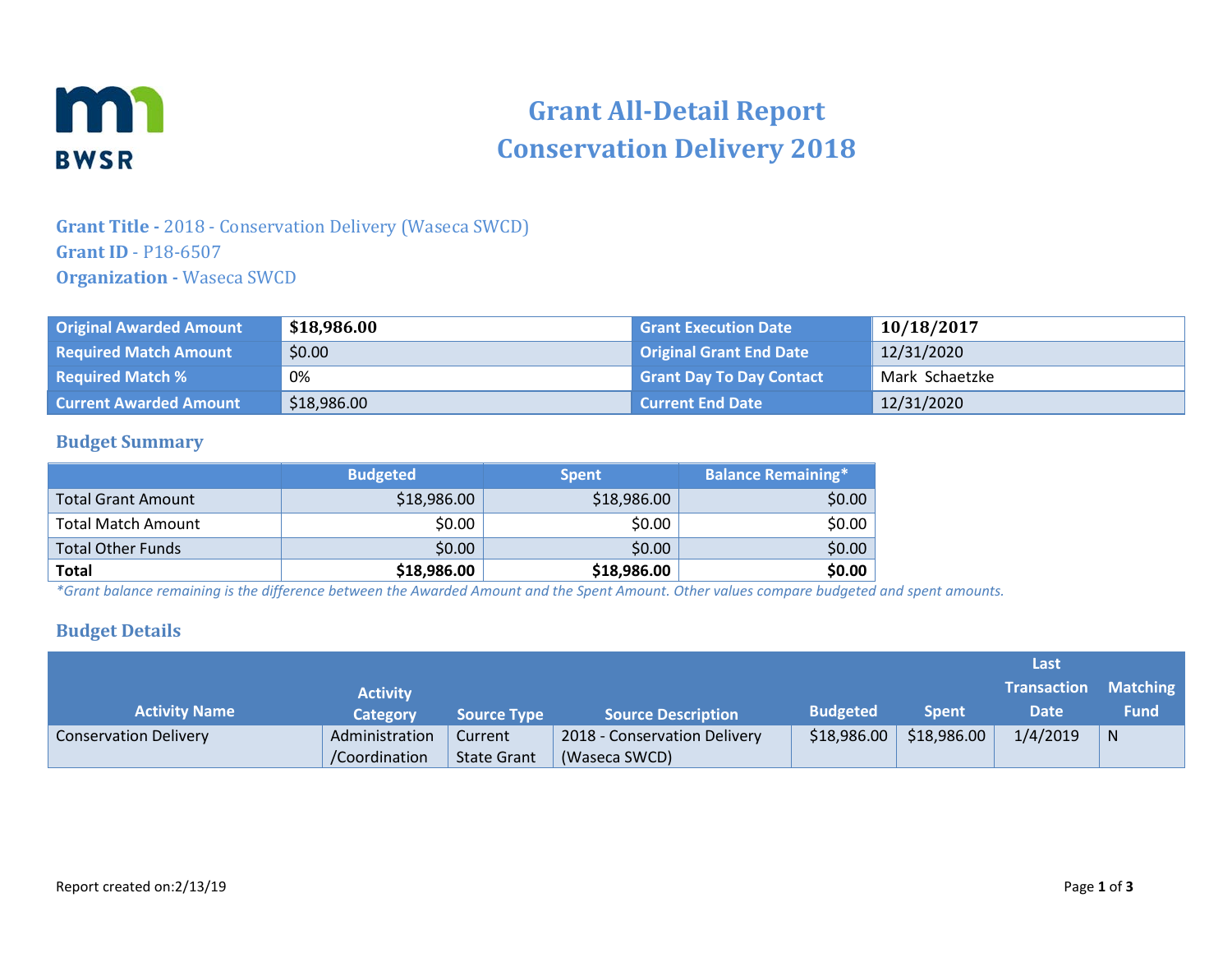#### **Activity Details Summary**

| <b>Activity Details</b> | <b>Total Action Count Total Activity Mapped</b> | <b>Proposed Size / Unit</b> | <b>Actual Size / Unit</b> |
|-------------------------|-------------------------------------------------|-----------------------------|---------------------------|
|                         |                                                 |                             |                           |

# **Proposed Activity Indicators**

| <b>Activity Name</b> | Indicator Name | Value & Units | Waterbody   Calculation Tool | Comments |
|----------------------|----------------|---------------|------------------------------|----------|
|                      |                |               |                              |          |

## **Final Indicators Summary**

| <b>Indicator Name</b> | Total Value | <b>Unit</b> |
|-----------------------|-------------|-------------|
|                       |             |             |

#### **Grant Activity**

| <b>Grant Activity - Conservation Delivery</b> |                                                                                                                                                                                                                                                                                                                                                                                                                                                                                                                                             |                 |           |  |
|-----------------------------------------------|---------------------------------------------------------------------------------------------------------------------------------------------------------------------------------------------------------------------------------------------------------------------------------------------------------------------------------------------------------------------------------------------------------------------------------------------------------------------------------------------------------------------------------------------|-----------------|-----------|--|
| <b>Description</b>                            | To work with landowners on conservation practices. General operations of the district.                                                                                                                                                                                                                                                                                                                                                                                                                                                      |                 |           |  |
| <b>Category</b>                               | ADMINISTRATION/COORDINATION                                                                                                                                                                                                                                                                                                                                                                                                                                                                                                                 |                 |           |  |
| <b>Start Date</b>                             | 20-Oct-17                                                                                                                                                                                                                                                                                                                                                                                                                                                                                                                                   | <b>End Date</b> | 31-Dec-18 |  |
| <b>Has Rates and Hours?</b>                   | Yes.                                                                                                                                                                                                                                                                                                                                                                                                                                                                                                                                        |                 |           |  |
| <b>Actual Results</b>                         | 2018 Rates will change quarterly with vacation, sick and holiday pay changes.<br>The following hours were used to complete general operations of the District. Time included attending meetings, general<br>communication with landowners and partners, planning, and public outreach.<br>4th qtr-Tyler 36.002 hours @ \$34.65/hr=\$1247.47<br>3rd gtr-Tyler 138.50 hours @ \$32.95/hr = \$4563.58<br>2nd qtr-Tyler 156.96 hours @ 31.71/hr = \$4977.20<br>1st qtr-Tyler 271 hours @ \$30.25/hr = \$8197.75<br>2017 No activity this period |                 |           |  |